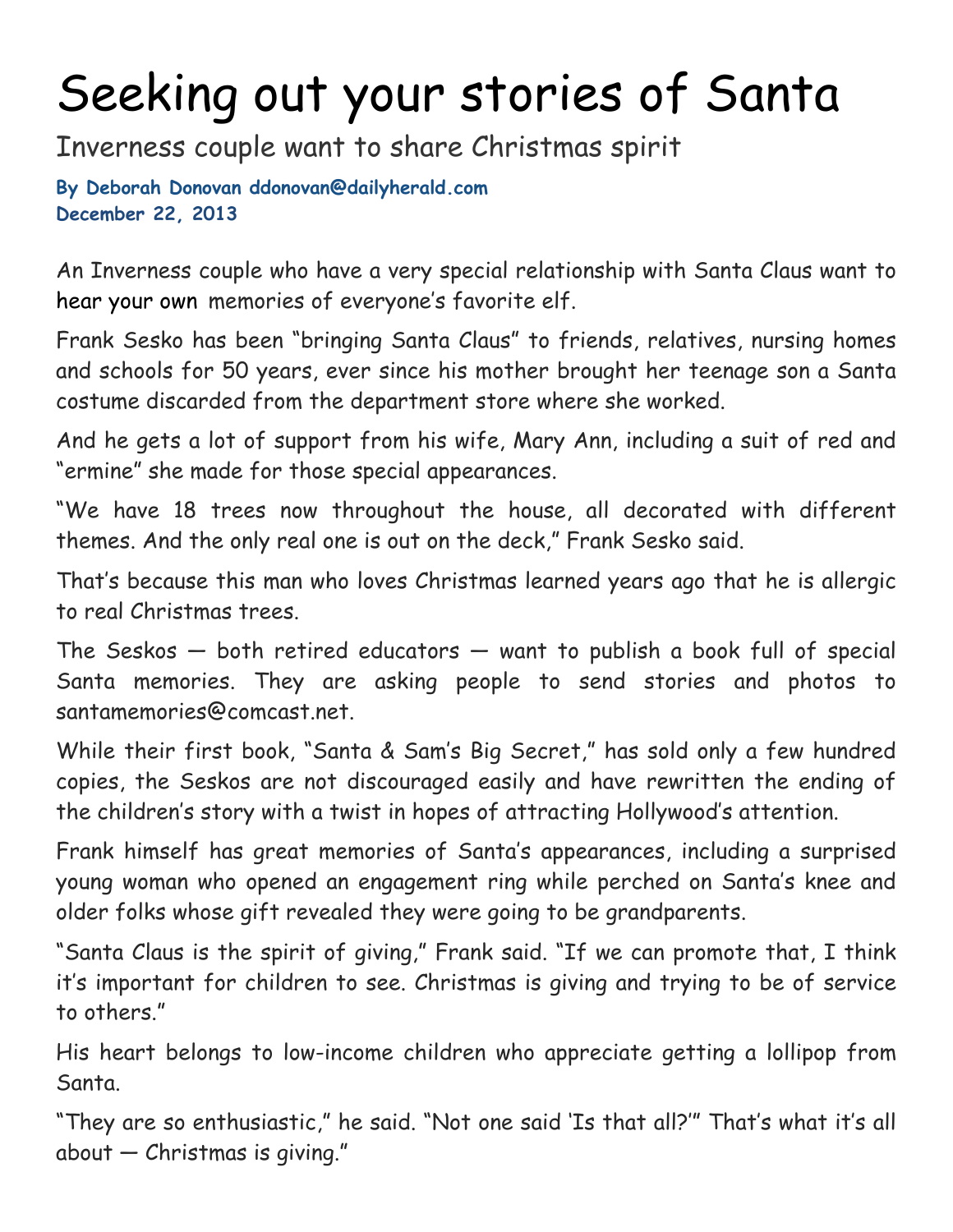Most years the Seskos start decorating their home right after Halloween, trimming the trees and displaying collections, including Mary Ann's snow globes and Frank's Santa Clauses.



P h o t o s b y M a r k W e l s h / mwelsh@dailyherald.com Frank Sesko stands by the entry tree, one of 18 in the Inverness home he shares with his wife, Mary Ann.

"We were really quite poor when I was young," Mary Ann said. "Somehow mom got me a snow globe. I thought the little girl inside couldn't be happier. It seemed like such a beautiful place to be, the most peaceful things to watch."

The dining room tree actually "snows," the family room tree wears all white ornaments, and the bubble lights on the one in the living room captivate Gabrielle Dyckman, the 18-month-old child of their daughter, Peggy and her husband, Andy, of West Chicago. There's a silver '50s tree, Frank's fishing and golf tree, and a small tree decked with pink and white that Mary Ann's late mother made. And, of course, many of the ornaments were made when their children were young or were gifts from their students over the years.

"When we moved here 30 years ago, we knew we definitely wanted a tree in the living room," Mary Ann said. "But when we sat in the family room, we had no tree.